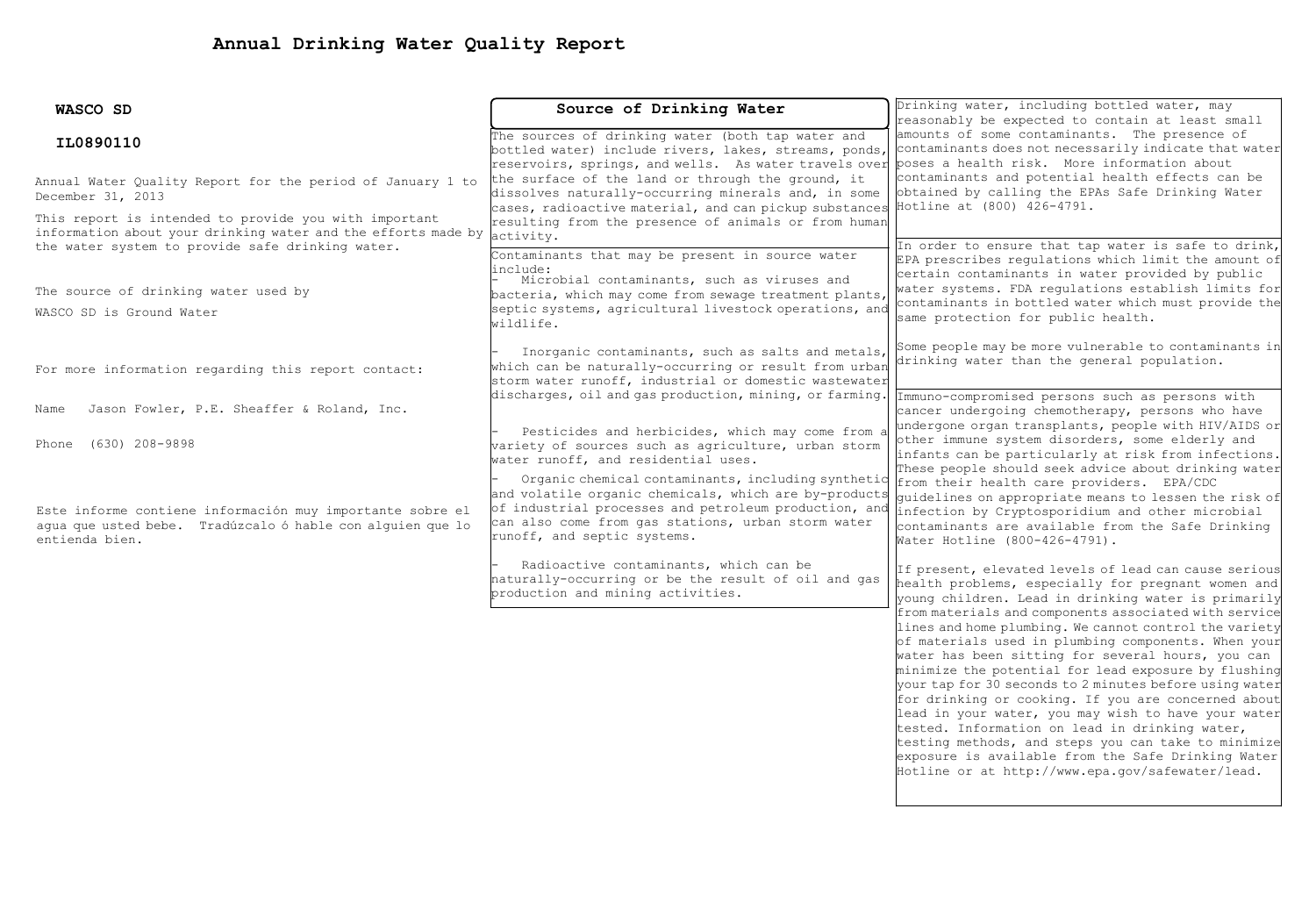### **Source Water Information**

| Source Water Name | Type of Water | Report Status Location |                                 |
|-------------------|---------------|------------------------|---------------------------------|
| WELL 1 (00915)    | GM            | Active                 | East End of Carl Sandburg       |
| WELL 2 (01402)    | GW            | Active                 | Near Elevated Tank              |
| WELL 3 (01763)    | GW            | Active                 | 40 W 131 Campton Crossing Drive |

### **Source Water Assessment**

We want our valued customers to be informed about their water quality. If you would like to learn more, please feel welcome to attend any of our reqularly scheduled meetings. The source water assessment for our supply has been completed by the Illinois EPA. If you would like a copy of this information, please stop by the District Office or call our water operator at (630)208-9898. To view a summary version of the completed Source Water Assessments, including: Importance of Source Water; Susceptibility to Contamination Determination; and documentation/recommendation of Source Water Protection Efforts, you may access the Illinois EPA website at http://www.epa.state.il.us/cgi-bin/wp/swap-fact-sheets.pl.

To determine Wasco Sanitary District's susceptibility to groundwater contamination, information obtained during a Well Site Survey performed by the Illinois Rural Water Association on April 22, 1999 was reviewed. Based on this information, one potential source of contamination was identified within proximity of the water supply's wells: a sanitary sewer.The Illinois EPA does not consider the water supply's source water susceptible to contamination. This determination is based on a number of criteria including: monitoring conducted at the well; monitoring conducted at the entry point to the distribution system; and the available hydrogeologic data on the wells. In anticipation of the U.S. EPA's proposed Ground Water Rule, the Illinois EPA has determined that the Wasco Sanitary District's source water is not vulnerable to viral contamination. This determination is based upon the completed evaluation of the following criteria during the Vulnerability Waiver Process: the supply's wells are properly constructed with sound integrity and proper site conditions; a hydrogeologic barrier exists that should prevent pathogen movement; all potential routes and sanitary defects have been mitigated such that the source water is adequately protected; monitoring data did not indicate a history of disease outbreak; and a sanitary survey of the water supply did not indicate a viral contamination threat. Because the supply's wells are constructed in a confined aquifer, that should minimize the movement of pathogens into the wells, well hydraulics were not considered to be a significant factor in the vulnerability determination. Hence, well hydraulics were not evaluated for this groundwater supply.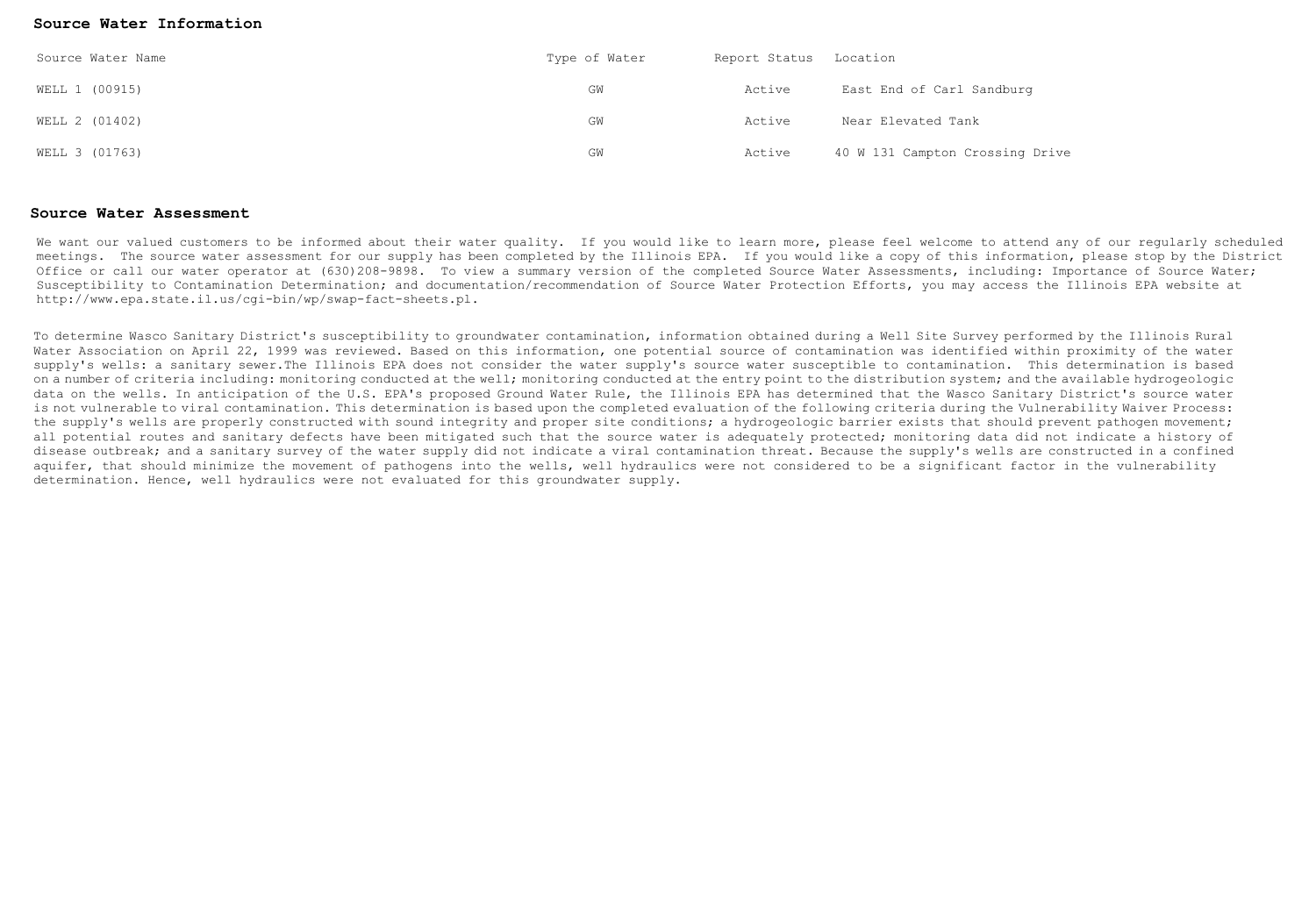## **2013 Regulated Contaminants Detected**

### **Lead and Copper**

Definitions:

Action Level Goal (ALG): The level of a contaminant in drinking water below which there is no known or expected risk to health. ALGs allow for a margin of safety. Action Level: The concentration of a contaminant which, if exceeded, triggers treatment or other requirements which a water system must follow.

| Lead and Copper | Date Sampled | MCLG | Action Level<br>(AL) | 90th<br>Percentile | # Sites Over AL | Units | Violation   | Likely Source of Contamination                                                                                |
|-----------------|--------------|------|----------------------|--------------------|-----------------|-------|-------------|---------------------------------------------------------------------------------------------------------------|
| Copper          | 09/10/2012   | 1.3  | 1.3                  | 0.24               |                 | ppm   | N           | Erosion of natural deposits; Leaching from wood<br>preservatives; Corrosion of household plumbing<br>systems. |
| Lead            | 09/10/2012   |      |                      | 5.5                |                 | ppb   | $\mathbb N$ | Corrosion of household plumbing systems;<br>Erosion of natural deposits.                                      |

# **Water Quality Test Results**

|                                   | Maximum Contaminant Level Goal or MCLG: The level of a contaminant in drinking water below which there is no known or expected risk to health. MCLGs allow for<br>a marqin of safety.                                                              |
|-----------------------------------|----------------------------------------------------------------------------------------------------------------------------------------------------------------------------------------------------------------------------------------------------|
| Maximum Contaminant Level or MCL: | The highest level of a contaminant that is allowed in drinking water. MCLs are set as close to the MCLGs as feasible using<br>the best available treatment technology.                                                                             |
| or MRDLG:                         | Maximum residual disinfectant level qoal The level of a drinking water disinfectant below which there is no known or expected risk to health. MRDLGs do not reflect<br>the benefits of the use of disinfectants to control microbial contaminants. |
| MRDL:                             | Maximum residual disinfectant level or The highest level of a disinfectant allowed in drinking water. There is convincing evidence that addition of a disinfectant<br>is necessary for control of microbial contaminants.                          |
| Definitions:                      | The following tables contain scientific terms and measures, some of which may require explanation.                                                                                                                                                 |
| ppb:                              | micrograms per liter or parts per billion - or one ounce in 7,350,000 gallons of water.                                                                                                                                                            |
| na:                               | not applicable.                                                                                                                                                                                                                                    |
| Avg:                              | Requlatory compliance with some MCLs are based on running annual average of monthly samples.                                                                                                                                                       |
| ppm:                              | milligrams per liter or parts per million - or one ounce in 7,350 gallons of water.                                                                                                                                                                |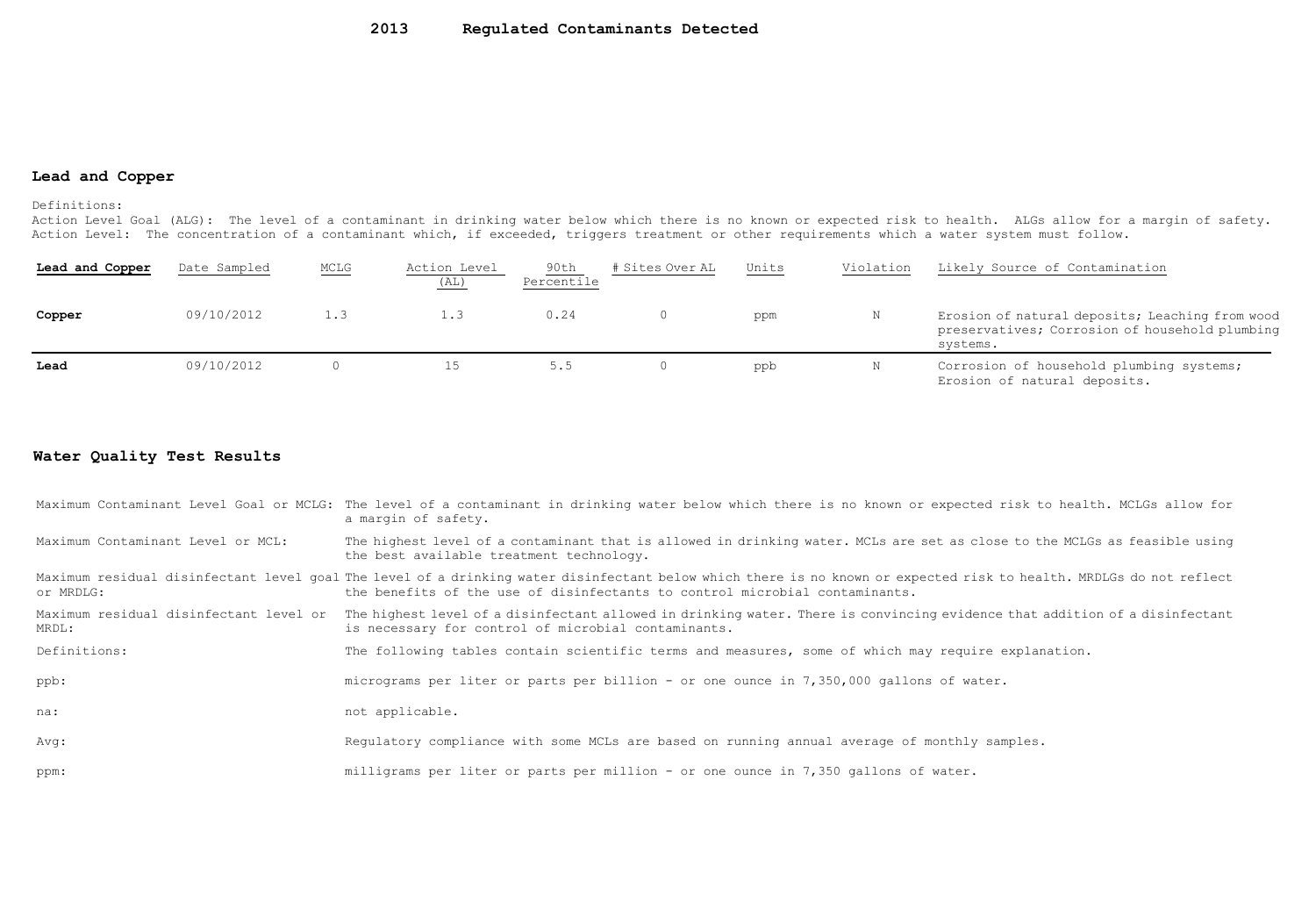| Regulated Contaminants                           |                    |          |                                           |                          |                             |       |             |                                                                                                                                         |  |
|--------------------------------------------------|--------------------|----------|-------------------------------------------|--------------------------|-----------------------------|-------|-------------|-----------------------------------------------------------------------------------------------------------------------------------------|--|
| Disinfectants and<br>Disinfection<br>By-Products | Collection<br>Date | Detected | Highest Level Range of Levels<br>Detected | MCLG                     | $\mathop{\rm MCL}\nolimits$ | Units |             | Violation Likely Source of Contamination                                                                                                |  |
| Chlorine                                         | 12/31/2013         | 0.5      | $0.2 - 0.6$                               | $MRDLG = 4$              | $MRDL = 4$                  | ppm   | N           | Water additive used to control microbes.                                                                                                |  |
| Total Trihalomethanes<br>(TTHM)                  | 09/12/2012         | 2.27     | $2.27 - 2.27$                             | No goal for<br>the total | 80                          | ppb   | $_{\rm N}$  | By-product of drinking water disinfection.                                                                                              |  |
| Inorganic Contaminants                           | Collection<br>Date | Detected | Highest Level Range of Levels<br>Detected | MCLG                     | MCL                         | Units |             | Violation Likely Source of Contamination                                                                                                |  |
| Barium                                           | 09/07/2011         | 0.21     | $0.21 - 0.21$                             | 2                        | $\overline{c}$              | ppm   | $\mathbb N$ | Discharge of drilling wastes; Discharge from<br>metal refineries; Erosion of natural deposits.                                          |  |
| Fluoride                                         | 09/07/2011         | 0.75     | $0.75 - 0.75$                             | $\overline{4}$           | 4.0                         | ppm   | $_{\rm N}$  | Erosion of natural deposits; Water additive which<br>promotes strong teeth; Discharge from fertilizer<br>and aluminum factories.        |  |
| Iron                                             | 09/07/2011         | 0.029    | $0.029 - 0.029$                           |                          | 1.0                         | ppm   | N           | This contaminant is not currently regulated by the<br>USEPA. However, the state regulates. Erosion of<br>natural deposits.              |  |
| Manganese                                        | 09/07/2011         | 12       | $12 - 12$                                 | 150                      | 150                         | ppb   | N           | This contaminant is not currently regulated by the<br>USEPA. However, the state regulates. Erosion of<br>natural deposits.              |  |
| Sodium                                           | 09/07/2011         | 100      | $100 - 100$                               |                          |                             | ppm   | N           | Erosion from naturally occuring deposits: Used in<br>water softener regeneration.                                                       |  |
| Zinc                                             | 09/07/2011         | 0.25     | $0.25 - 0.25$                             | 5                        | 5 <sup>5</sup>              | ppm   | N           | This contaminant is not currently regulated by the<br>USEPA. However, the state regulates. Naturally<br>occurring; discharge from metal |  |